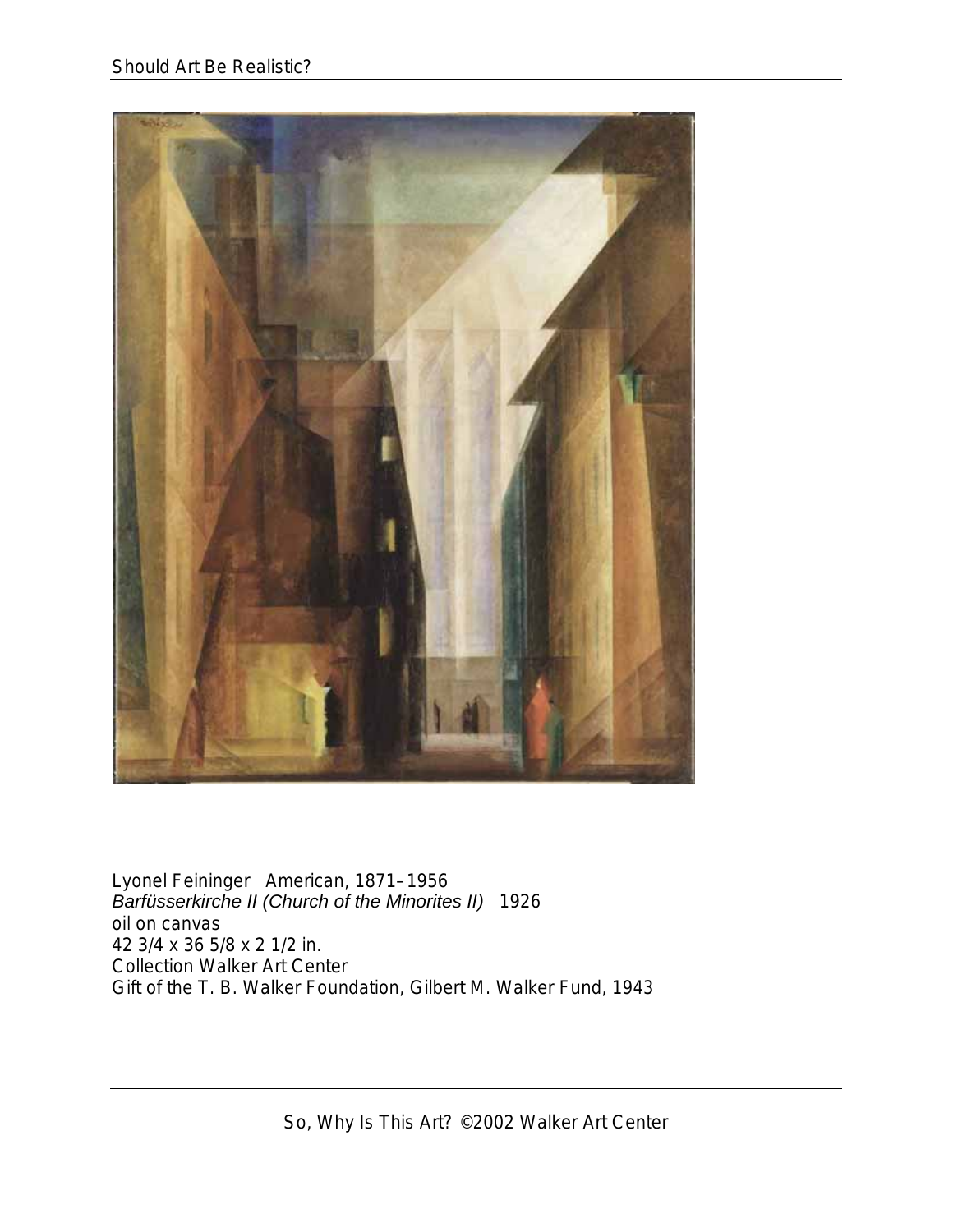Lyonel Feininger, *Barfüsserkirche II (Church of the Minorites II)*, 1926

An American artist of German descent, Lyonel Feininger studied music in Germany, then abandoned a promising career as a violinist to become an artist. Although he turned his concentration toward the visual arts, Feininger consistently created his work with a musician's sensitivity. Paintings, he once wrote, "have to sing, must enrapture, and must not stop at portraying an episode."

Although greatly influenced by the geometric aspects of Cubism, Feininger developed his own colorful and romantic version of this style. Conceptually, he wanted to achieve a spiritual synthesis of the natural and man-made world in his paintings by depicting such subjects as architecture and human forms as prismatically colored, interpenetrating planes. In *Barfüsserkirche II (Church of the Minorites II*), Feininger created a pictorial communion of a church (kirche) and the German Franciscan monks (Barfüsser) who reside there by depicting a harmonious composition of repeated transparent colors, shapes, and lines.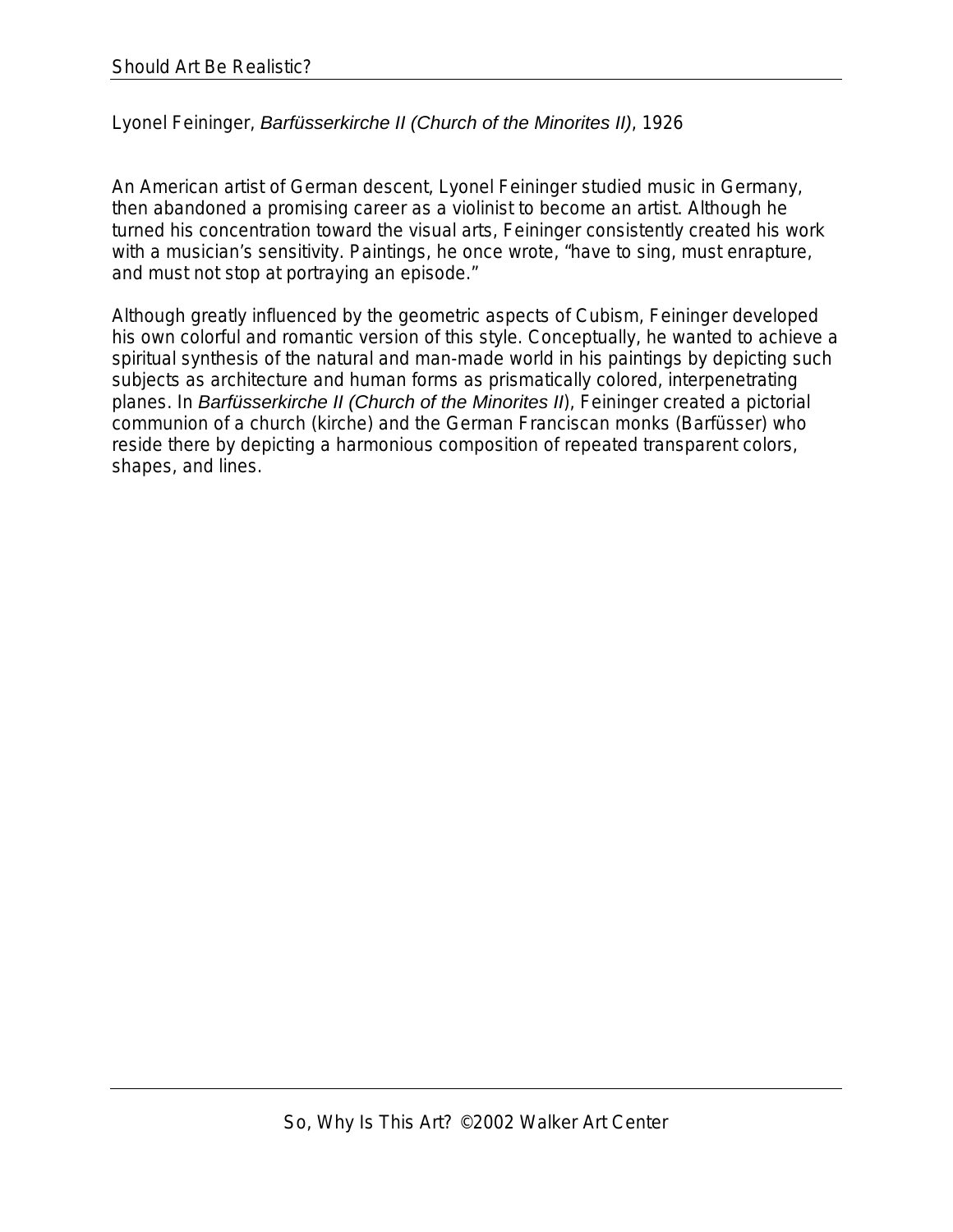

Kazuo Shiraga Japanese, b. 1924 *Untitled* 1959 oil on canvas 70 7/8 x 110 in. Collection Walker Art Center T. B. Walker Acquisition Fund, 1998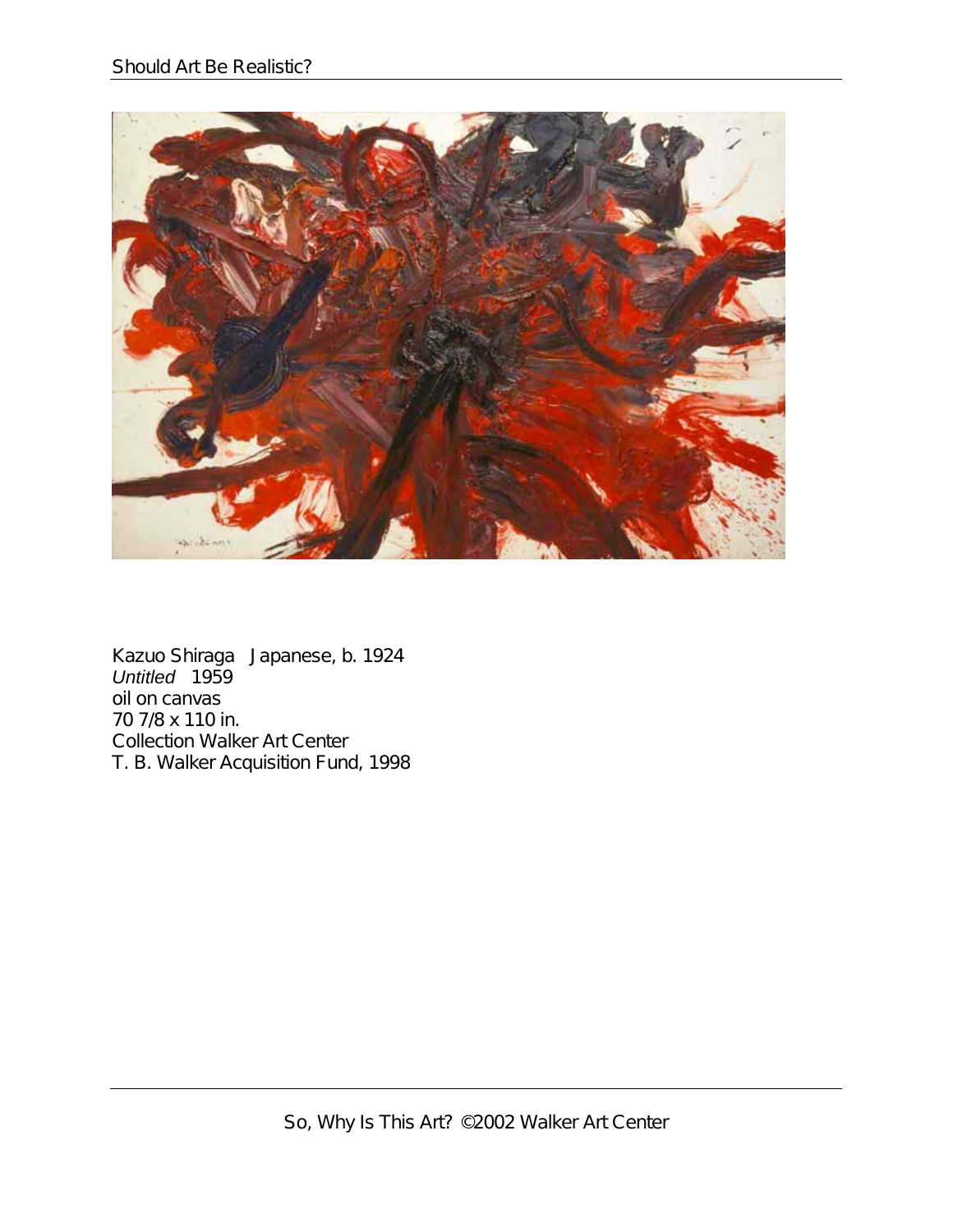Kazuo Shiraga, *Untitled* 1959

Kazuo Shiraga is a member of the avant-garde movement in Japan known as the Gutai Art Association. Established in the summer of 1954, the group sought to create a new art "never known until now." Gutai, which means "embodiment," has similarities to the Action Painting of New York in the 1950s, but is uniquely influenced by its own time and place—postwar Japan. Coming out of that country's surrender in World War II, Gutai practitioners desired an art free of social criticism or political implication. Their artistic process combined action and performance with painting. Unlike Happenings in Europe and America, Gutai events were meant to result in the creation of sculptures and paintings.

During the first Gutai exhibition in 1955, Shiraga dove into a pile of mud and wrestled, kicked, and thrashed the clay mound to create an artwork sculpted by physical action. In this painting, Shiraga used his body as a tool—this time a large paint brush. Swinging from a hanging rope, he used his bare feet to apply paint onto a canvas on the floor. The finished work depicts his random spins, swirls, and slips.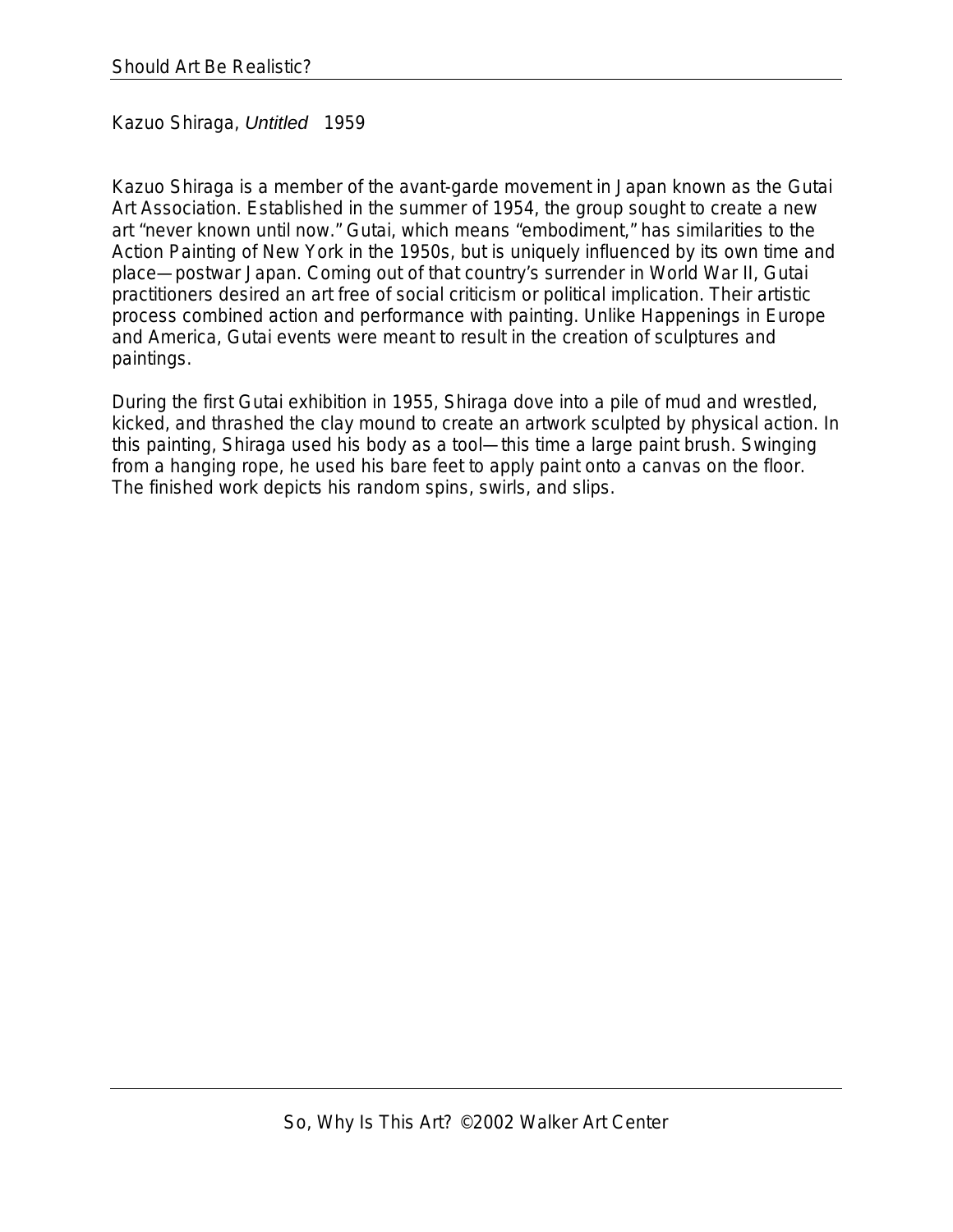

Chuck Close American, b. 1940 *Big Self-Portrait* 1967–1968 acrylic on canvas 107 1/2 x 83 1/2 x 2 in. Collection Walker Art Center Art Center Acquisition Fund, 1969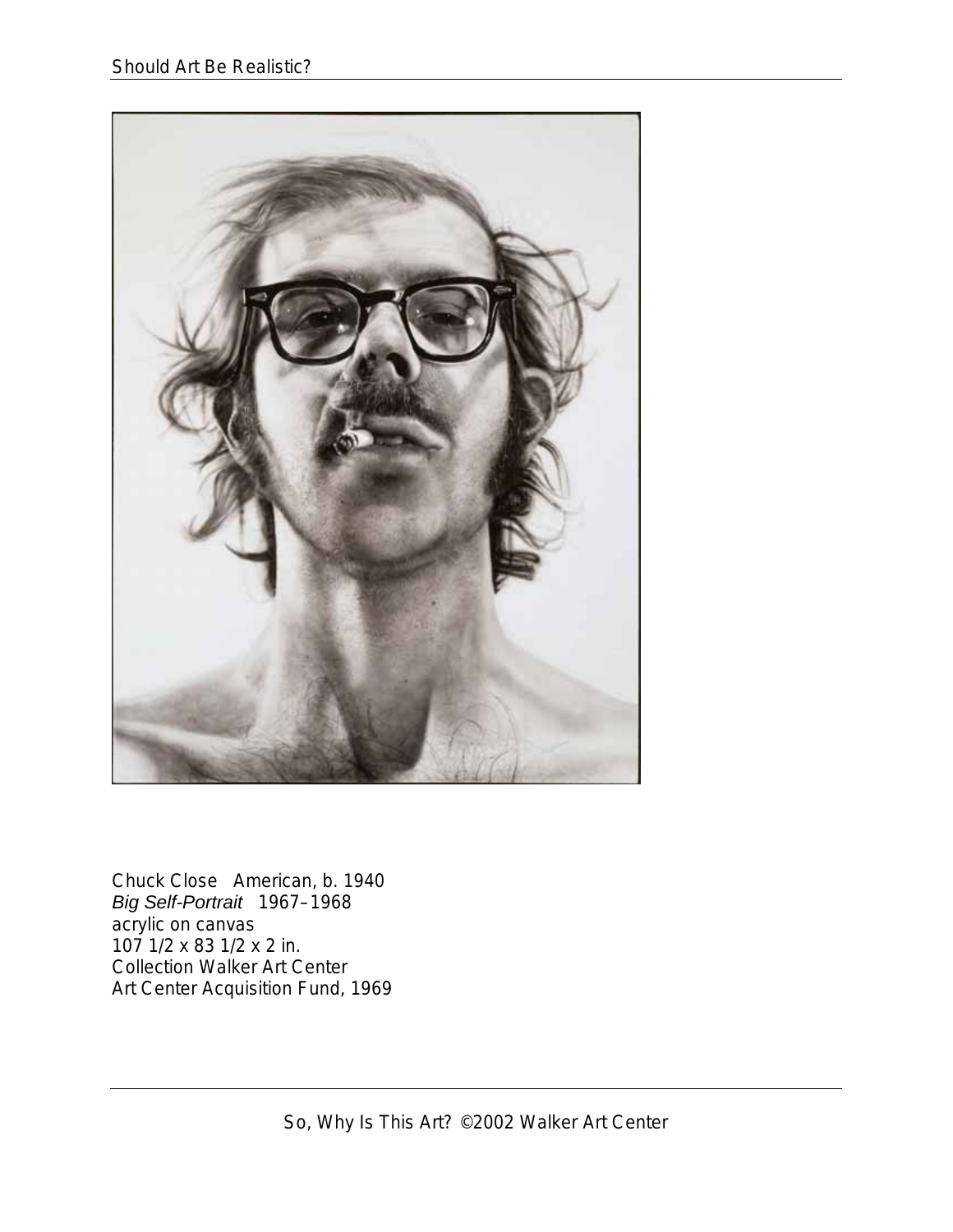## Chuck Close, *Big Self-Portrait* 1967–1968

"I am not trying to make facsimiles of photographs. Neither am I interested in the icon of the head as a total image. I don't want the viewer to see the whole head at once and assume that that's the most important aspect of my painting. I am not making Pop personality posters like the ones they sell in the Village. That's why I choose to do portraits of my friends—individuals that most people will not recognize. I don't want the viewer to recognize the head of Castro and think he has understood my work." —Chuck Close, 1970

*Big Self-Portrait* was the first of Close's series of monumental head-and-shoulder portraits. After taking a picture of his subject, Close makes photographic prints that he uses to transfer the images to canvas. Using a technique devised by Renaissance masters and adapted by contemporary billboard painters, Close overlays a working print with a numbered and lettered grid, and then reproduces the image block by block.

In this format the image becomes a mosaic of black, gray, and white visual information that the artist replicates by spraying a mixture of black acrylic paint and water onto the canvas with an airbrush. Specific features like the illusion of light reflecting off the hairs of his beard were achieved by scratching paint from the surface of the canvas with a razor blade.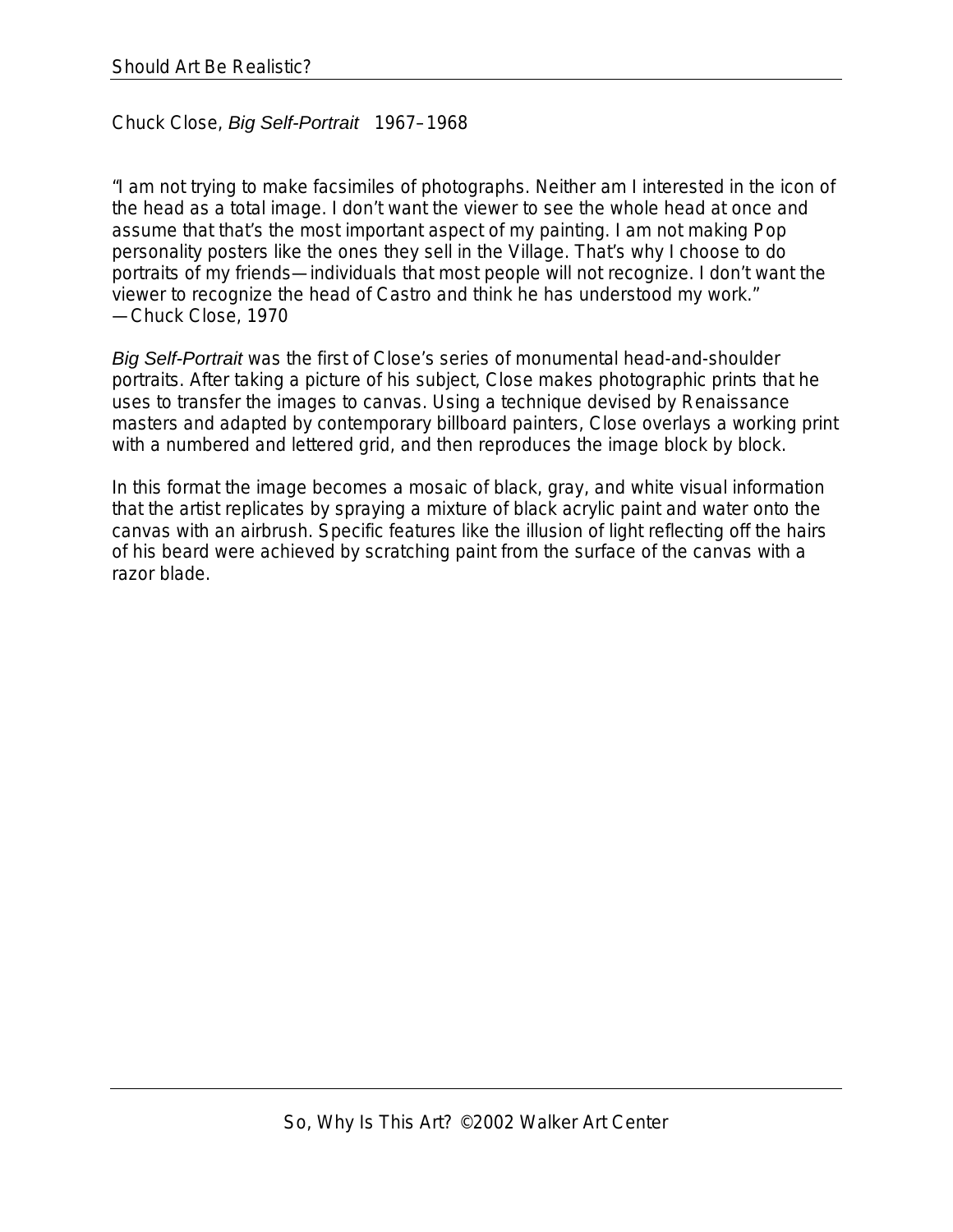

Ellsworth Kelly American, b. 1923 *Black Curve* 1962 oil on canvas 42 1/8 x 34 5/8 x 1 1/16 in. Collection Walker Art Center Donated by Mr. and Mrs. Edmond R. Ruben, 1995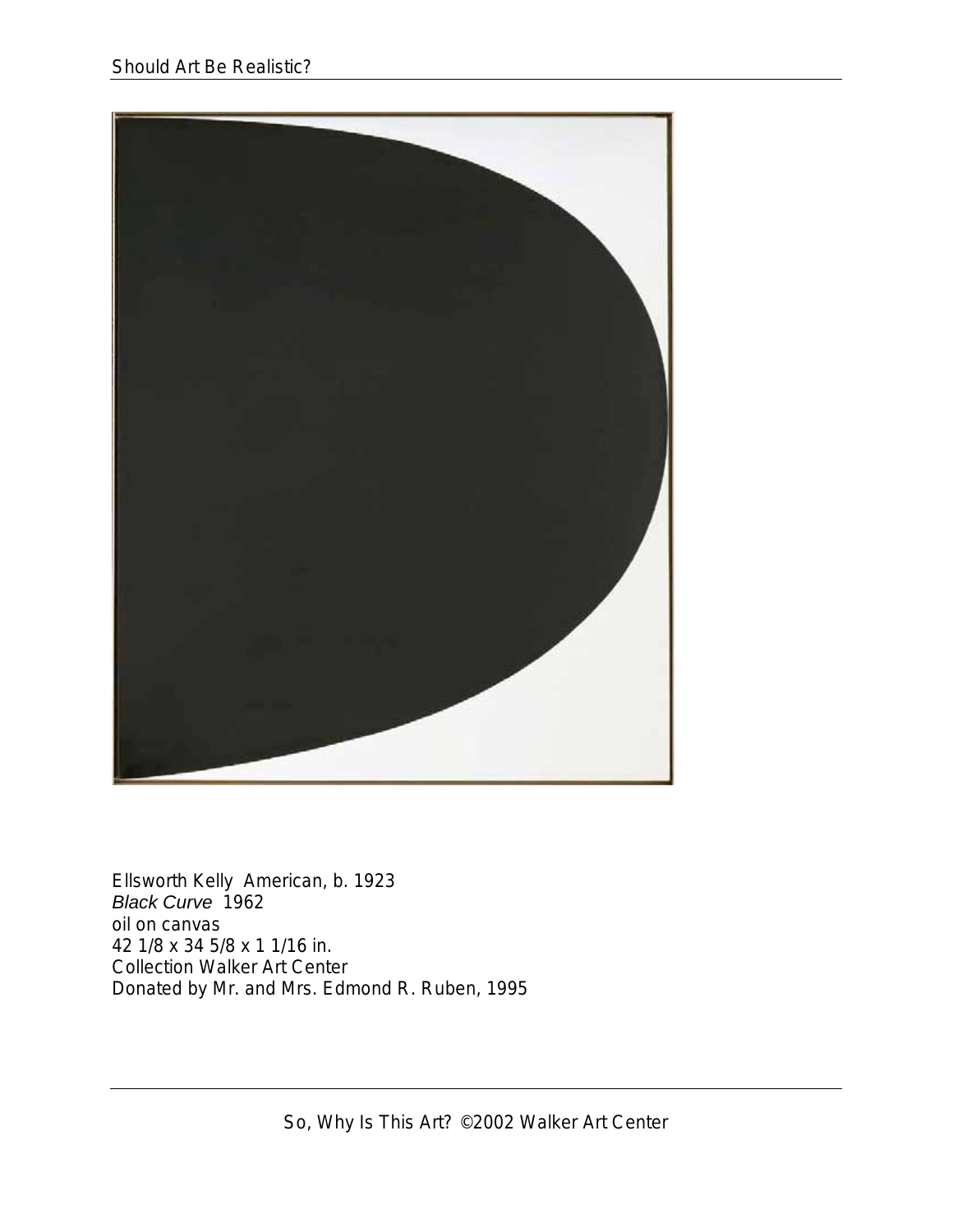Ellsworth Kelly, *Black Curve* 1962

"If you can turn off the mind and look at things only with your eyes, ultimately everything becomes abstract." —Ellsworth Kelly, 1992

Since very early in his career, Ellsworth Kelly's painting, prints, drawings, and sculptures have been uncompromisingly abstract. His simple compositions often consist merely of a few hard-edged shapes and pure color, bearing little apparent resemblance to the "real" world of modulated colors and irregular forms. Yet many of his works are directly related to forms from the real world. The shape of a roof against blue sky, the shadow cast by an open barn door, the folded plastic lid of a Styrofoam coffee cup—all have served as models for his works. Although it appears completely abstract, and even unemotional, Kelly's art is in fact dependent on his love of looking at what is in the world. According to the artist, "The things I'm interested in have always been there. The idea of a shadow of a natural object has always existed, like the shadow of the pyramids and the pyramids, or a rock and shadow; I'm not interested in the texture of the rock, or that it is a rock, but in the mass of it, and its shadow."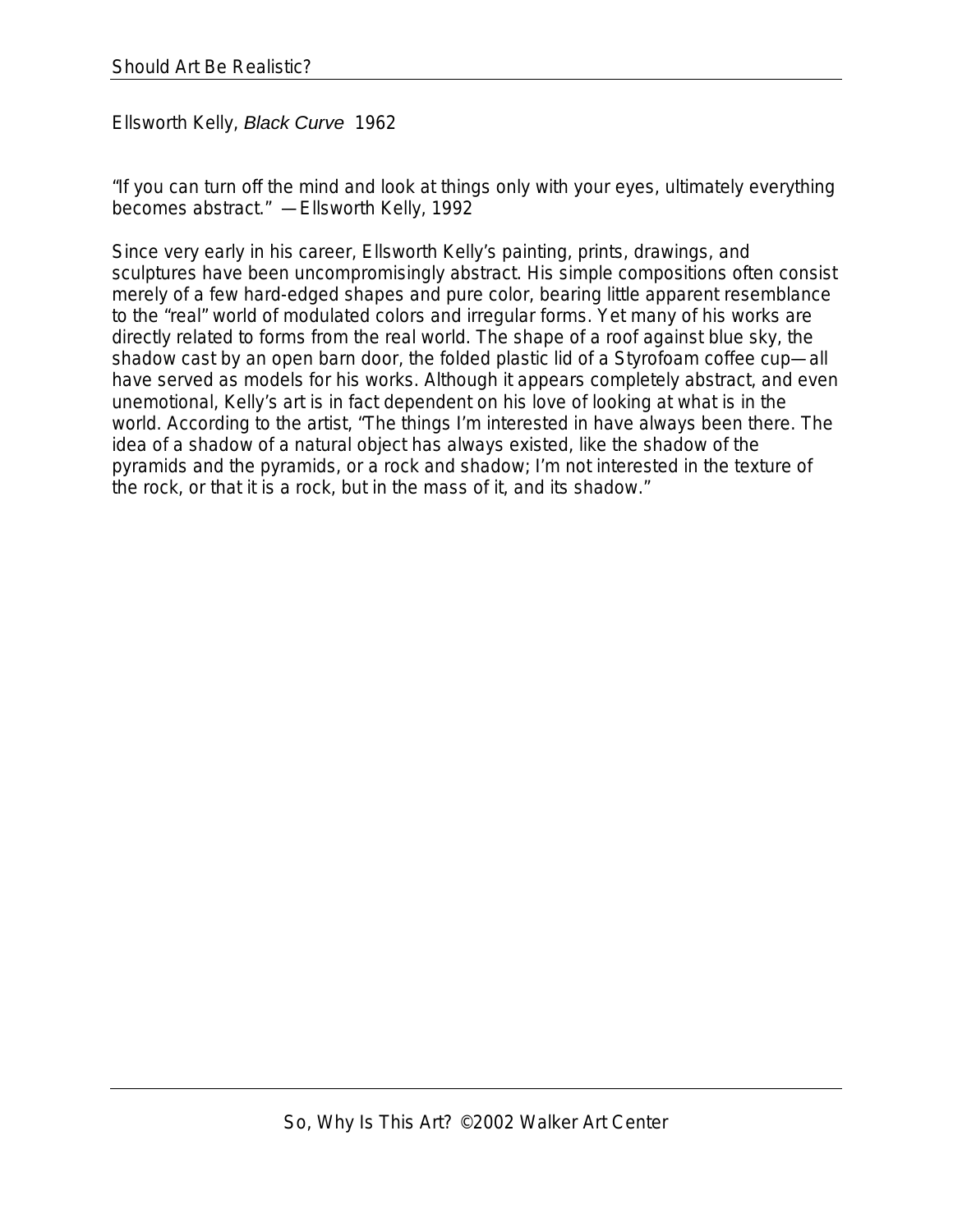

Charles Ray American, b. 1953 *Unpainted Sculpture* 1997 fiberglass, paint 60 x 78 x 171 in. Collection Walker Art Center Gift of Bruce and Martha Atwater, Ann and Barrie Birks, Dolly Fiterman, Erwin and Miriam Kelen, Larry Perlman and Linda Peterson Perlman, Harriet and Edson Spencer with additional funds from the T. B. Walker Acquisition Fund, 1998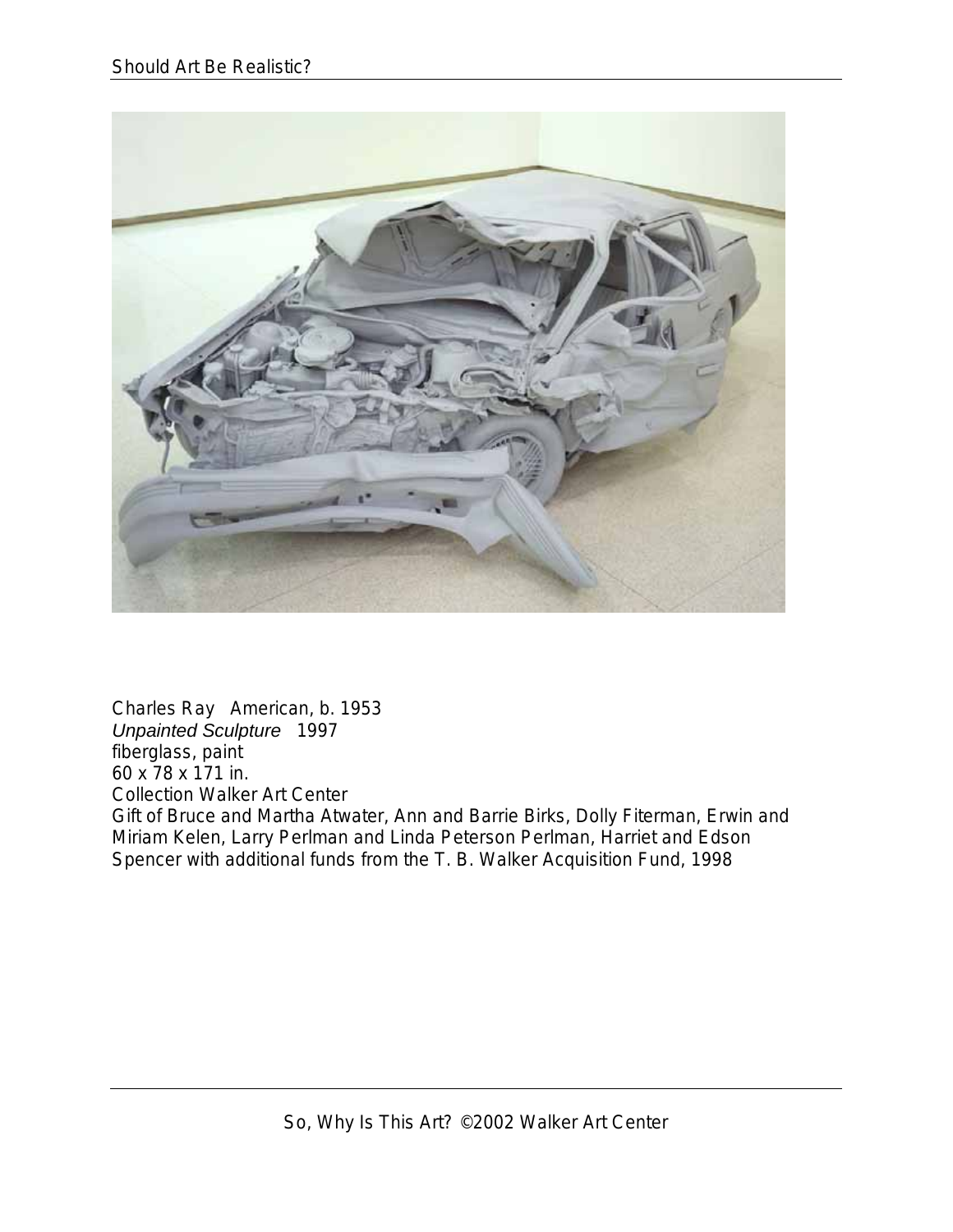Charles Ray, *Unpainted Sculpture* 1997

"In contemporary art, surface is an expression of anxiety, and no one is as anxious about surface as I am." —Charles Ray, 1998

Los Angeles–based artist Charles Ray has been altering notions of abstract sculpture since the early 1970s, often drawing from popular culture and the most basic aspects of human experience for source material. He has said of his past work that he was trying to "make something that was so abstract it became real and so real that it became abstract," and his art tends to focus on such carefully calculated oppositions—between abstraction and representation, perceptions of the real and the ideal, sculptural form and the implication or residue of the event.

For *Unpainted Sculpture*, Ray began with the purchase of a Pontiac Grand Am (circa 1991) from a salvage auction—a place where one can buy automobiles that have been involved in accidents. The artist then completely dismantled the wrecked car and cast it piece by piece in fiberglass. In a typically painstaking process, he rebuilt it as one would a model hobby kit. Thought of another way, Ray made the original car disappear in order to create its aura. The sculpture took two years to complete.

Ray chose as his model a form made by pure chance, created by speed and impact, by the collision of form, material, space, and time. As with modernist sculpture, the piece has a sense of "volume" about it, in fact, it weighs more than the original car from which it is molded. The color—like the body-shop primer normally found underneath the highgloss finish—lends the work a disinterested quality, a flatness and silence, despite the drama of the event that produced the original wreck.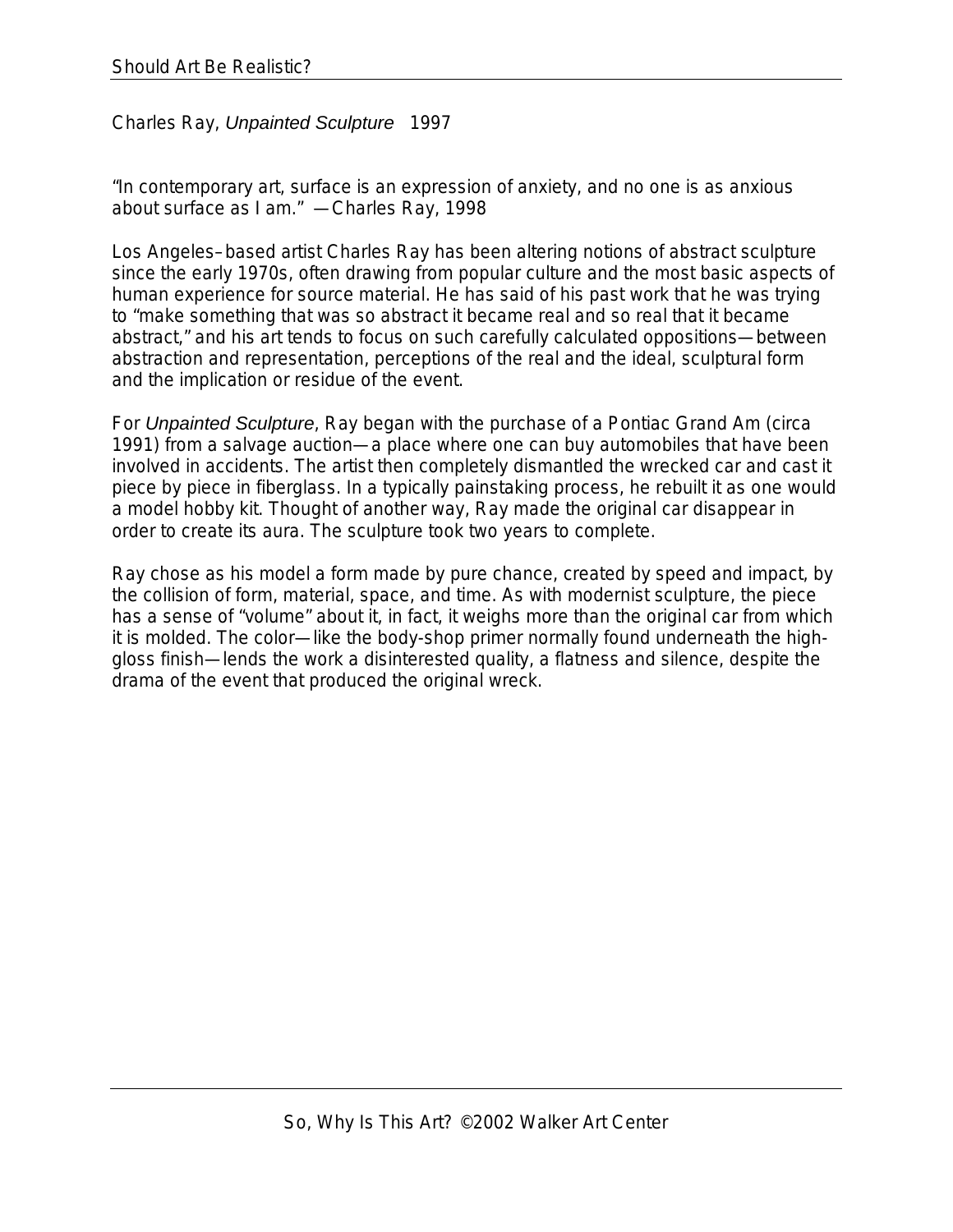

John Currin American, b. 1962 *Park City Grill* 2000 oil on canvas 38 1/16 x 30 x 1 7/16 in. Collection Walker Art Center Justin Smith Purchase Fund, 2000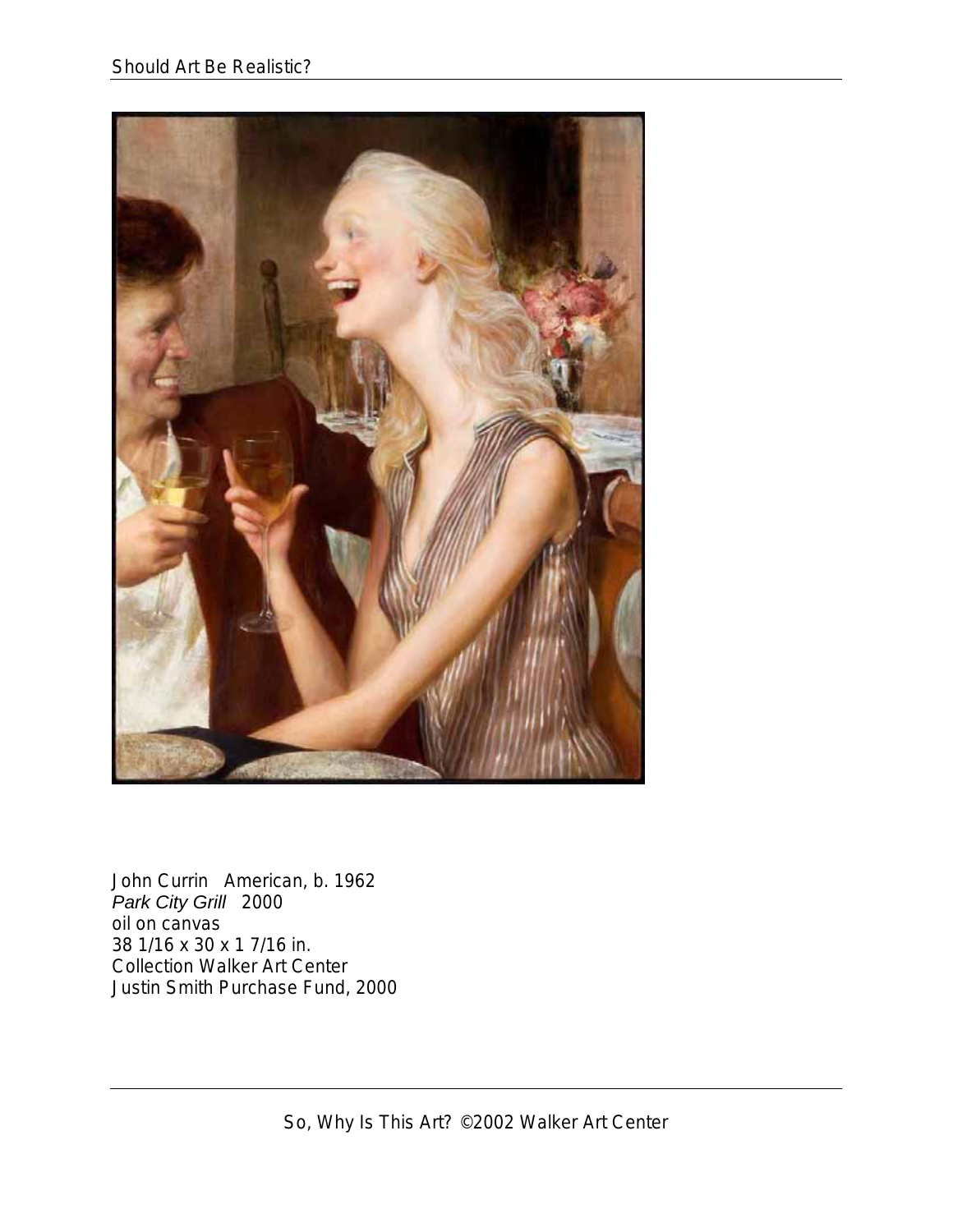John Currin, *Park City Grill* 2000

John Currin's strangely disquieting paintings are depictions of contemporary people, rendered in a style characterized by distortion and elongation that is evocative of the painters of northern Renaissance, early Mannerism, and 20th-century modernism, including Grünewald, Parmigianino, and Picasso. However, the artist turns occasionally to advertising, fashion magazine spreads, kitsch portraiture found in thrift stores, and soft-porn magazines for inspiration. He has also used his own facial features and those of his wife, sculptor Rachel Feinstein, in his portraits. *Park City Grill* is provocative yet ambiguous, ironic yet dangerously inviting. The artist argues that the best art is ultimately beyond psychology and interpretation. Currin has spoken of visual clichés as a form of recurring truth, and considers that aspect of his work to be an end in itself.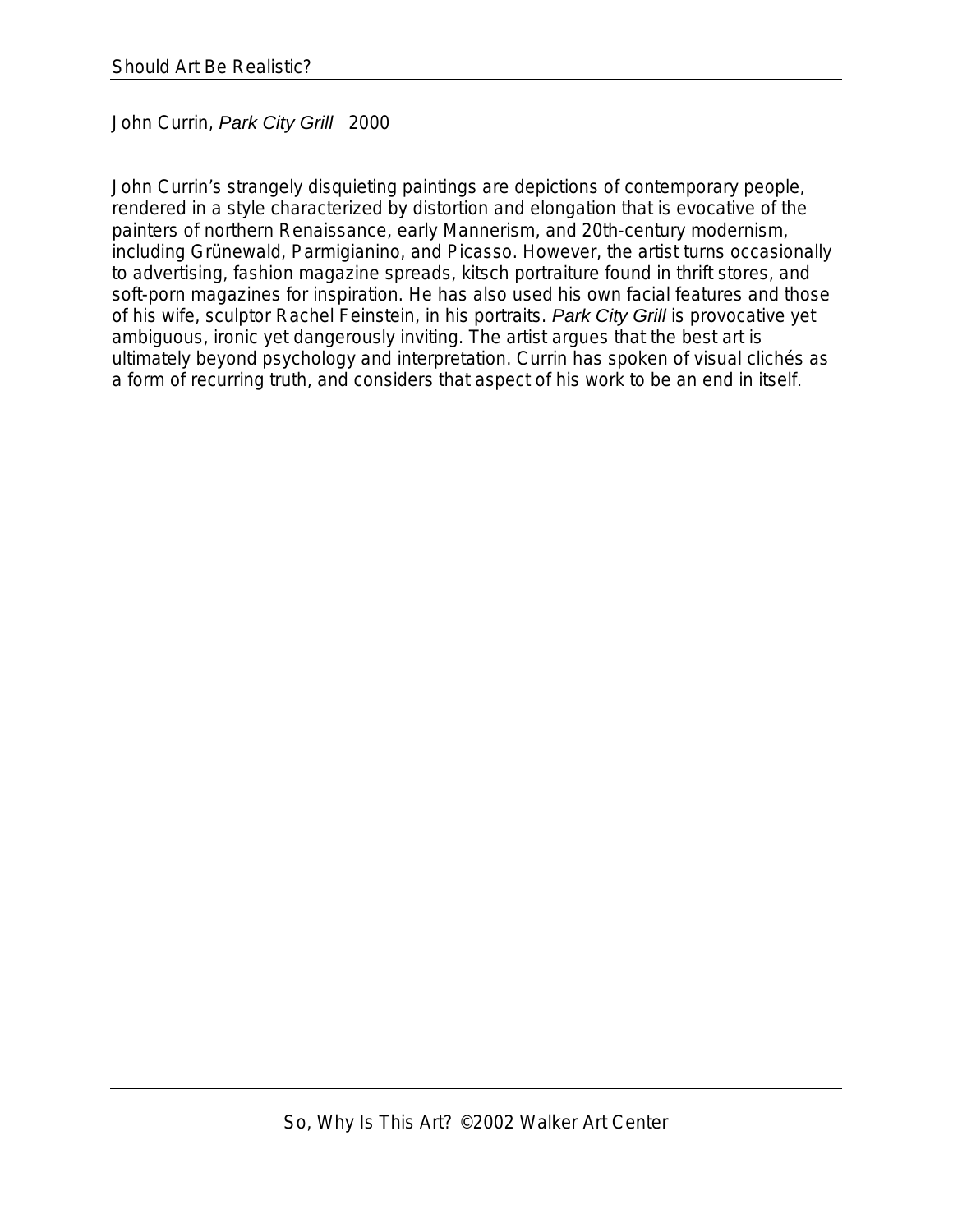

Alberto Giacometti Swiss, 1901–1966 *Buste de Diego (Bust of Diego)* circa 1954 bronze 15 1/6 x 13 1/8 x 7 5/16 in. Collection Walker Art Center Gift of the T. B. Walker Foundation, 1957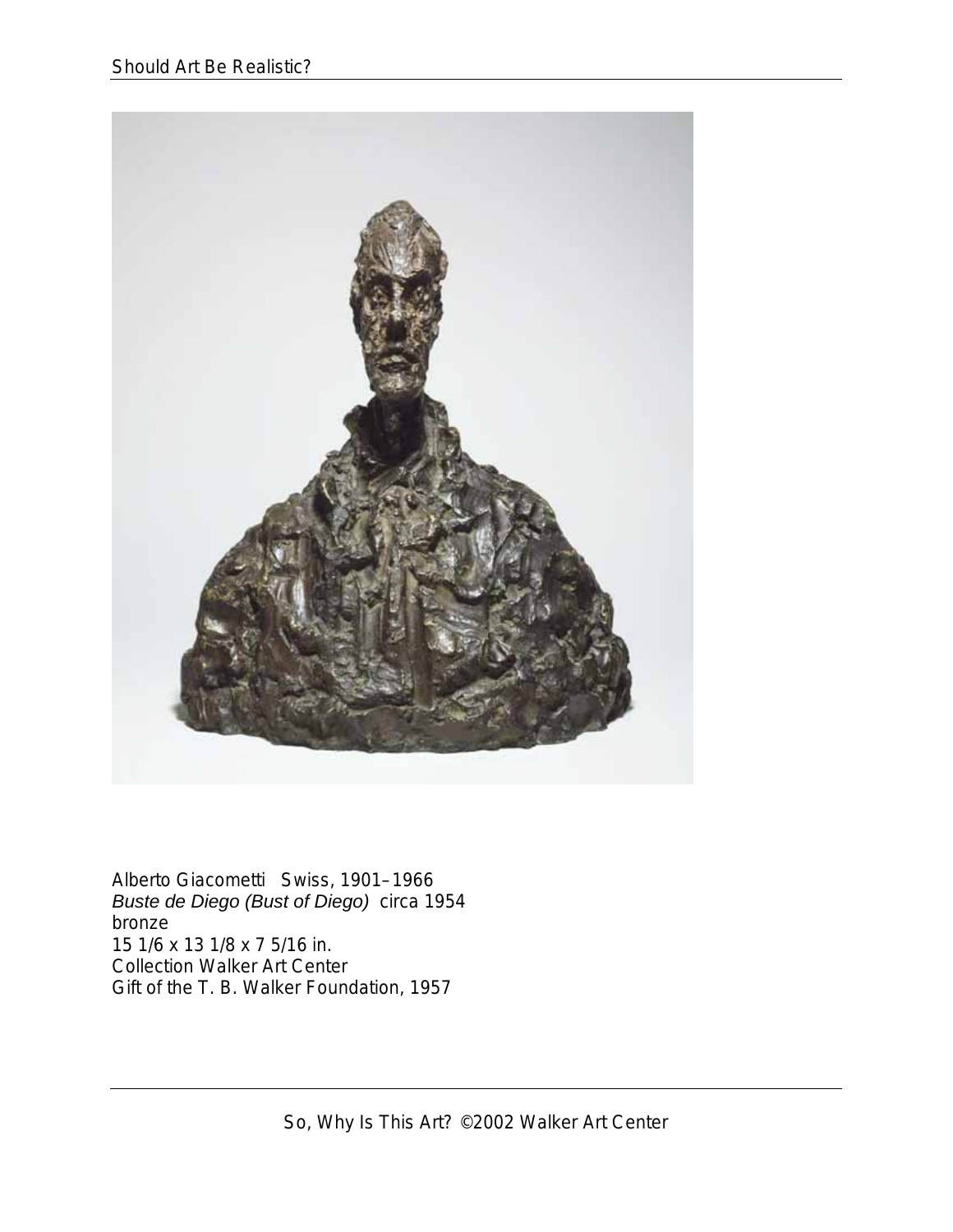## Alberto Giacometti, *Buste de Diego (Bust of Diego)* circa 1954

"Art interests me very much, but truth interests me infinitely more." —Alberto Giacometti

Born into a family of artists, Alberto Giacometti began his study of drawing, painting, and sculpting at a young age. His father, a well-known painter, sent him to study in Geneva, Italy, and then Paris, where after several years he left the academy to explore nontraditional ideas and forms. He was drawn to the Surrealist experimentation with the human subconscious as expression of art. Influenced by these ideas, Giacometti began working from memory and imagination rather than copying from nature. By this time, sculpture had emerged as his main artistic passion, although he never stopped drawing and made a name for himself as a superior draftsman.

*Buste de Diego (Bust of Diego)* is a portrait of the artist's brother, who remained Giacometti's main model, studio assistant, and close friend throughout his artistic career. This bust of Diego demonstrates Giacometti's interest in distorting the scale of the human figure—the narrow head sits on a spindly neck attached to the massive broad shoulders that weigh the sculpture down. This elongated figure standing alone in the space evokes an atmosphere of isolation or loneliness, a feeling common in Giacometti's sculptures, which have been interpreted as symbols of human spiritual alienation.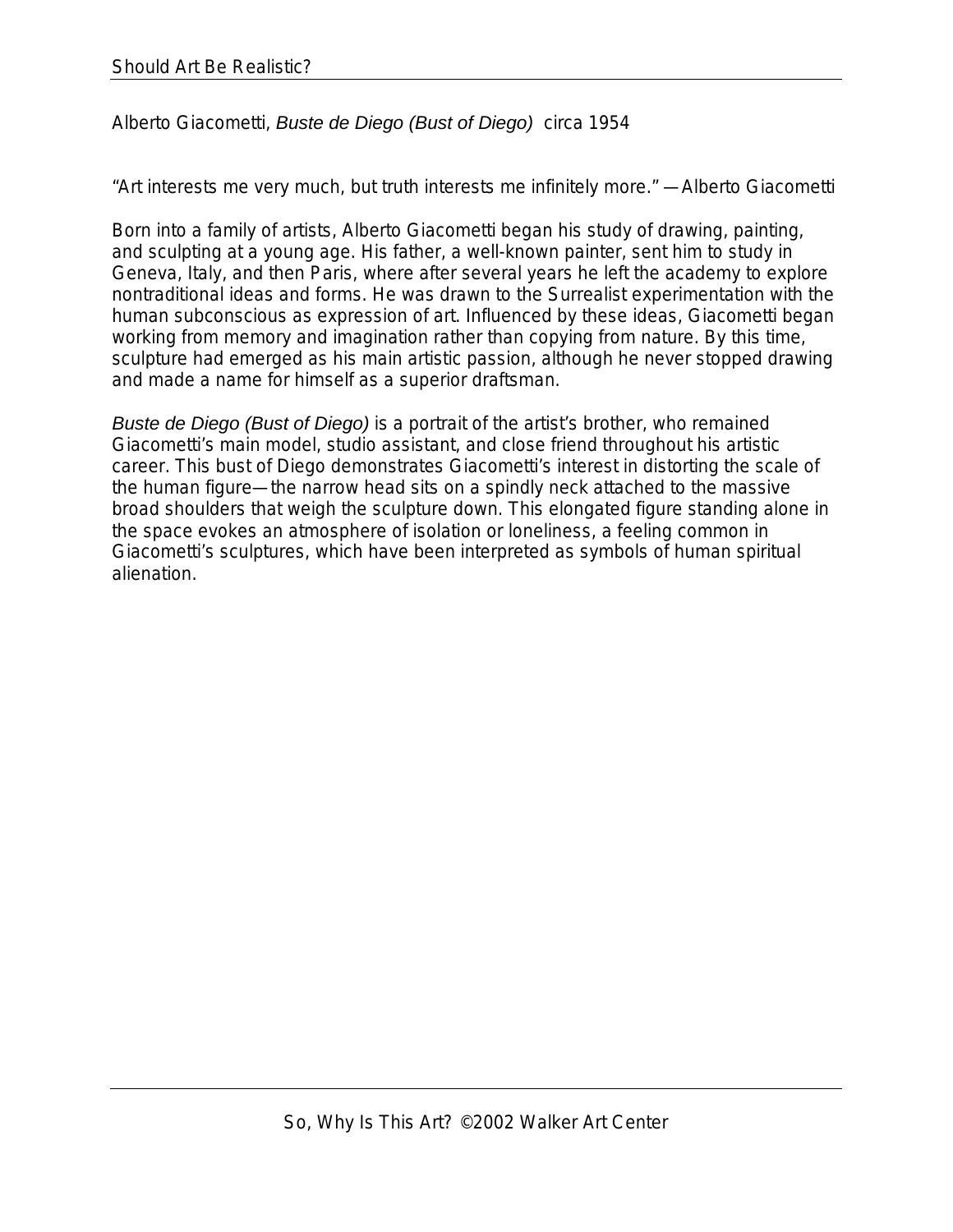

Donald Judd American, 1928–1994 *untitled* 1969/1982 anodized aluminum 10 boxes; 6 x 27 x 24 in. each Collection Walker Art Center Gift of Mr. and Mrs. Edmond R. Ruben, 1981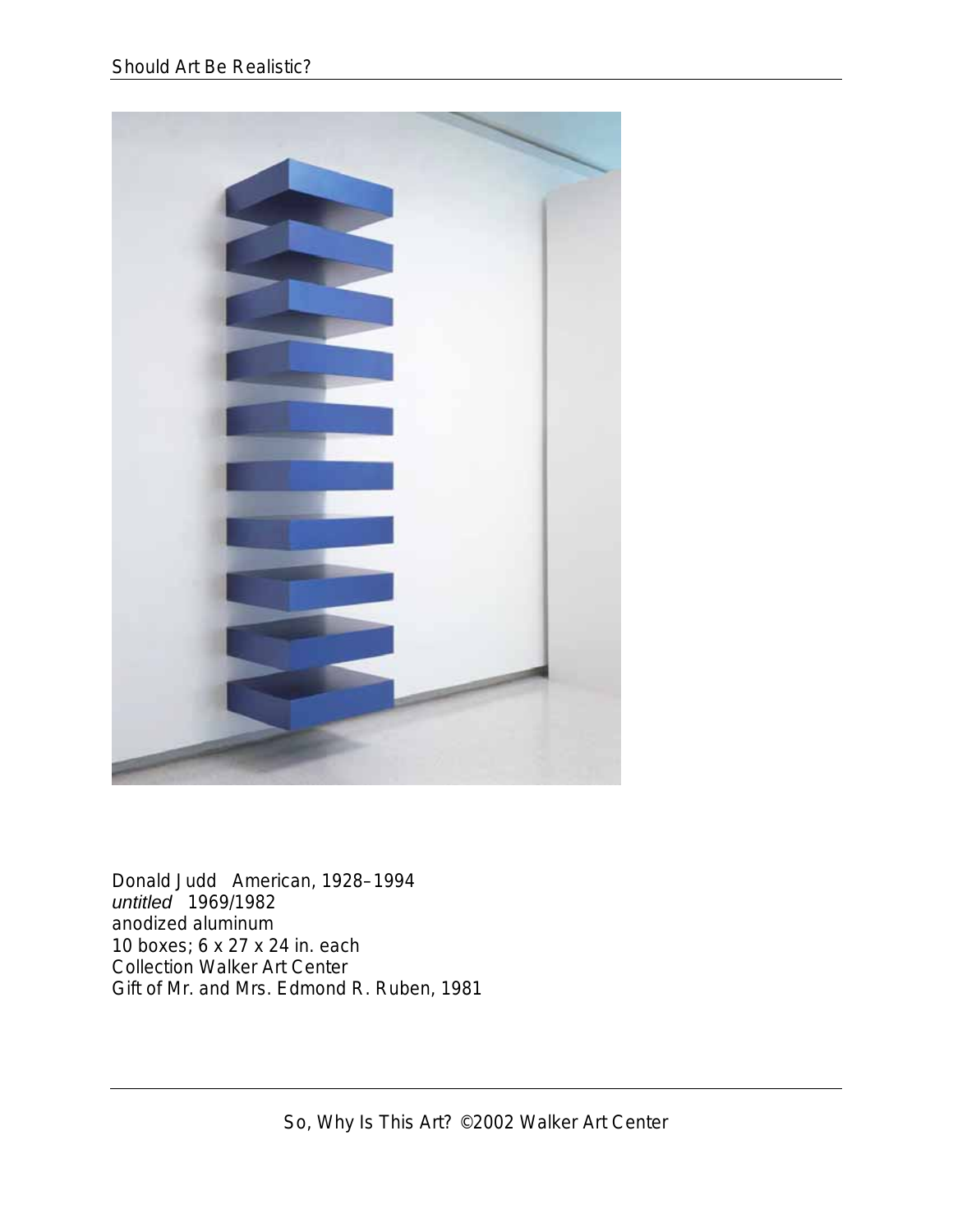Donald Judd, *untitled* 1969/1982

"Abstract art has its own integrity not someone else's 'integrations' with something else. Any combining mixing, adding, diluting, exploiting, vulgarizing, popularizing abstract art deprives art of its essence and depraves the artist's artistic consciousness. Art is free, but it is not a free-for-all." —Donald Judd, 1965

One of the foremost practitioners of Minimal Art, Donald Judd is best known for his sleek, boxlike constructions made of industrial materials such as aluminum, plywood, sheet metal, and plexiglass. Through these works, he sought to create a depersonalized art in which the exploration of space, scale, and materials served as an end, rather than as a metaphor for human experience. Emphatically concerned with pure forms, Judd's works become statements about proportion and rhythm as well as three-dimensional space. His stacked boxes seem to come directly out of the wall rather than projecting from a backing surface. This creates the impression that the artwork shares the observer's space instead of being set apart like a sculpture on a pedestal.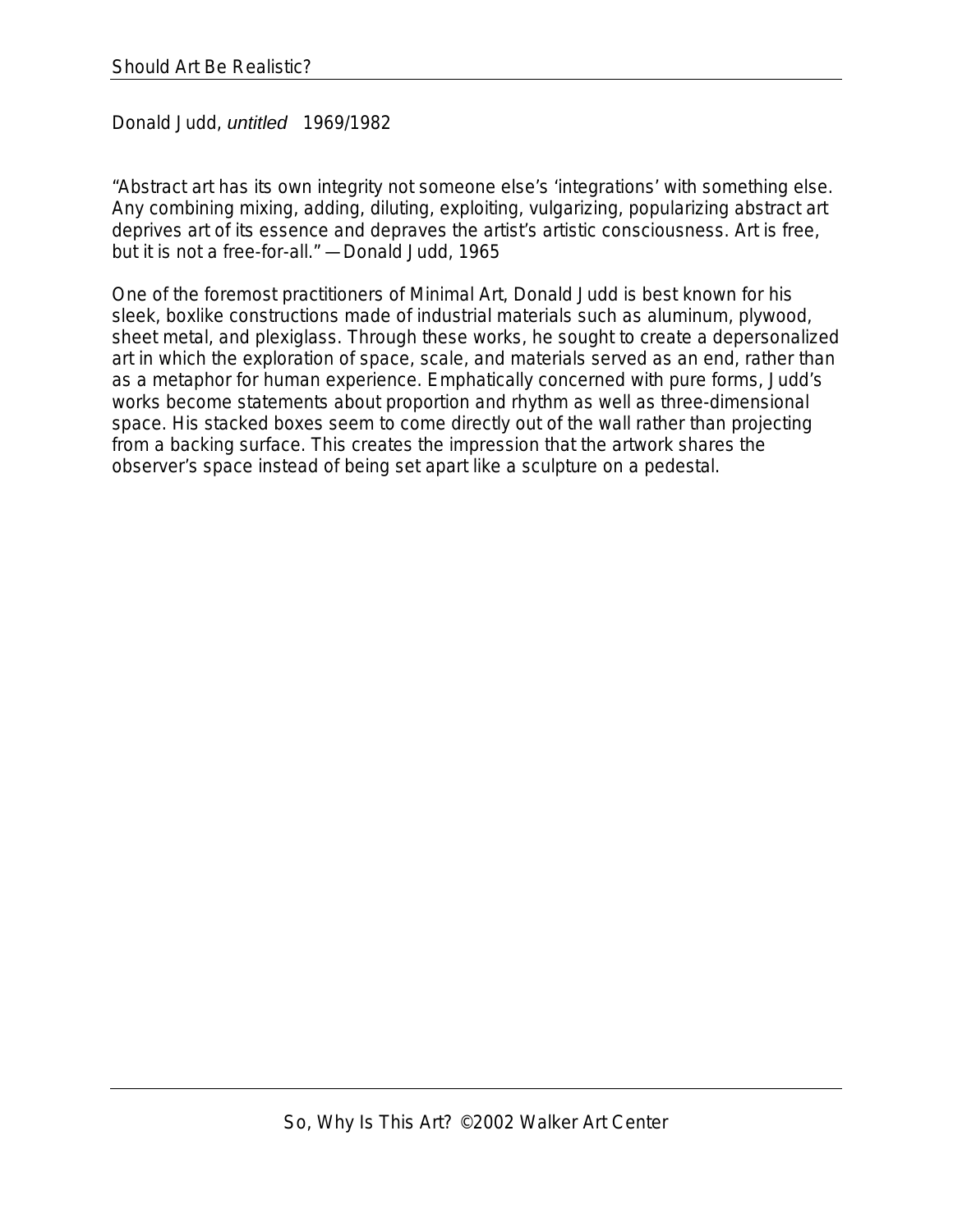

Deborah Butterfield American, b. 1949 *Woodrow* 1988 bronze 99 x 105 x 74 in. Collection Walker Art Center Gift of Harriet and Edson W. Spencer, 1988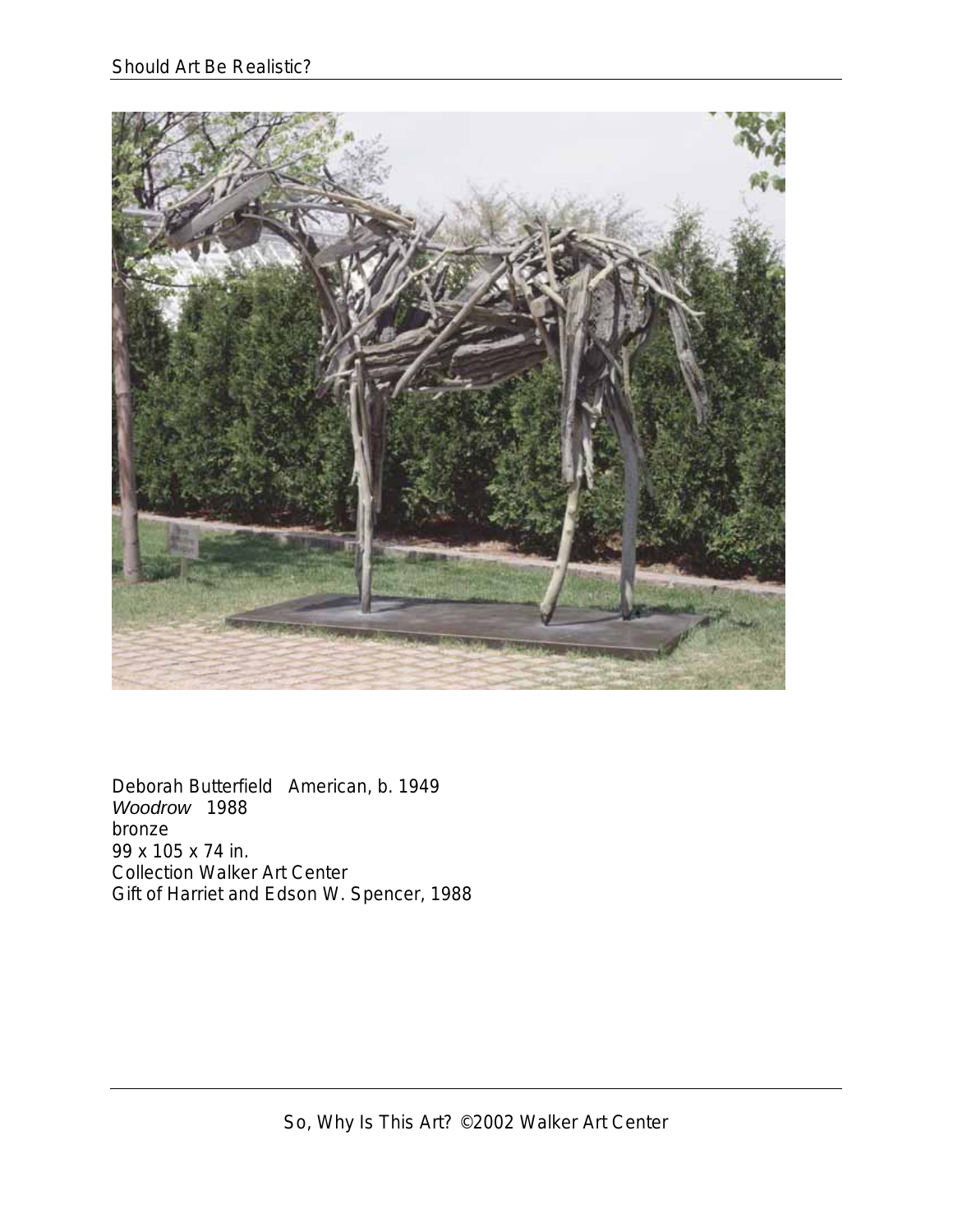Deborah Butterfield, *Woodrow* 1988

"In the 1970s I made horses out of real mud and sticks. They were, in part, meant to reflect how much a horse is part of his environment—I combined the figure and the ground." —Deborah Butterfield

Deborah Butterfield's remarkable interpretations of horses are constructed from such materials as crushed metal, wire, mud, straw, and fragments of wood. The sculptor has several horses of her own on a ranch in Montana, where she studies their movements and form carefully. Butterfield's sculptures are portraits of individual animals. For *Woodrow*, the artist took a selection of sticks, tree branches, and bark that she cast in bronze, then assembled and welded the pieces together into the form of a horse. Even though Butterfield's sculpture is made of many fragments, its spare and elegant structure is very lifelike. *Woodrow* blends easily with the natural setting of the Garden because the artist patinated (colored) the bronze branches and twigs, making them look like natural wood.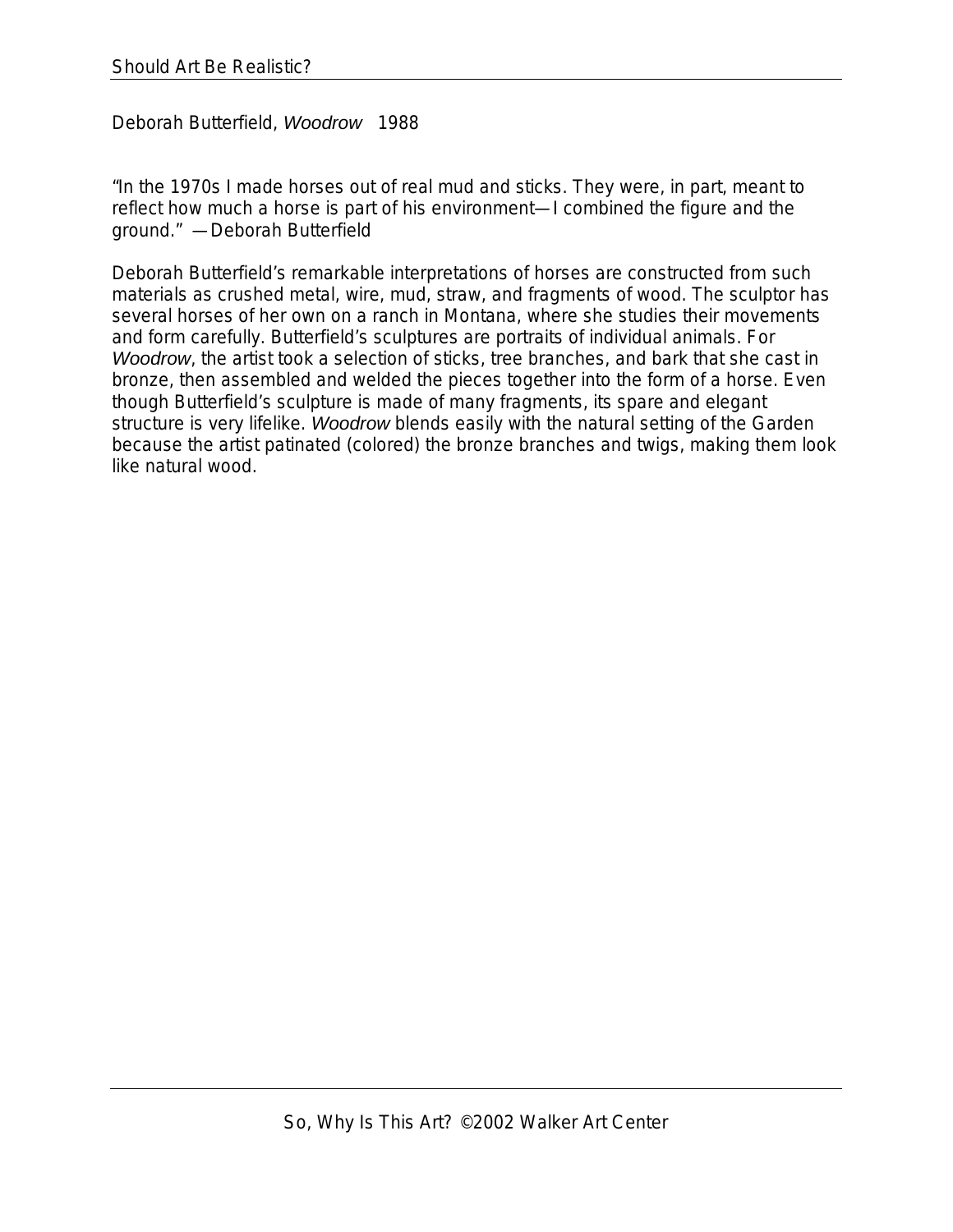

Stanton Macdonald-Wright American, 1890–1973 *Synchromy in Green and Orange* 1916 oil on canvas 34 1/8 x 30 1/8 in. Collection Walker Art Center Gift of the T. B. Walker Foundation, Hudson D. Walker Collection,1953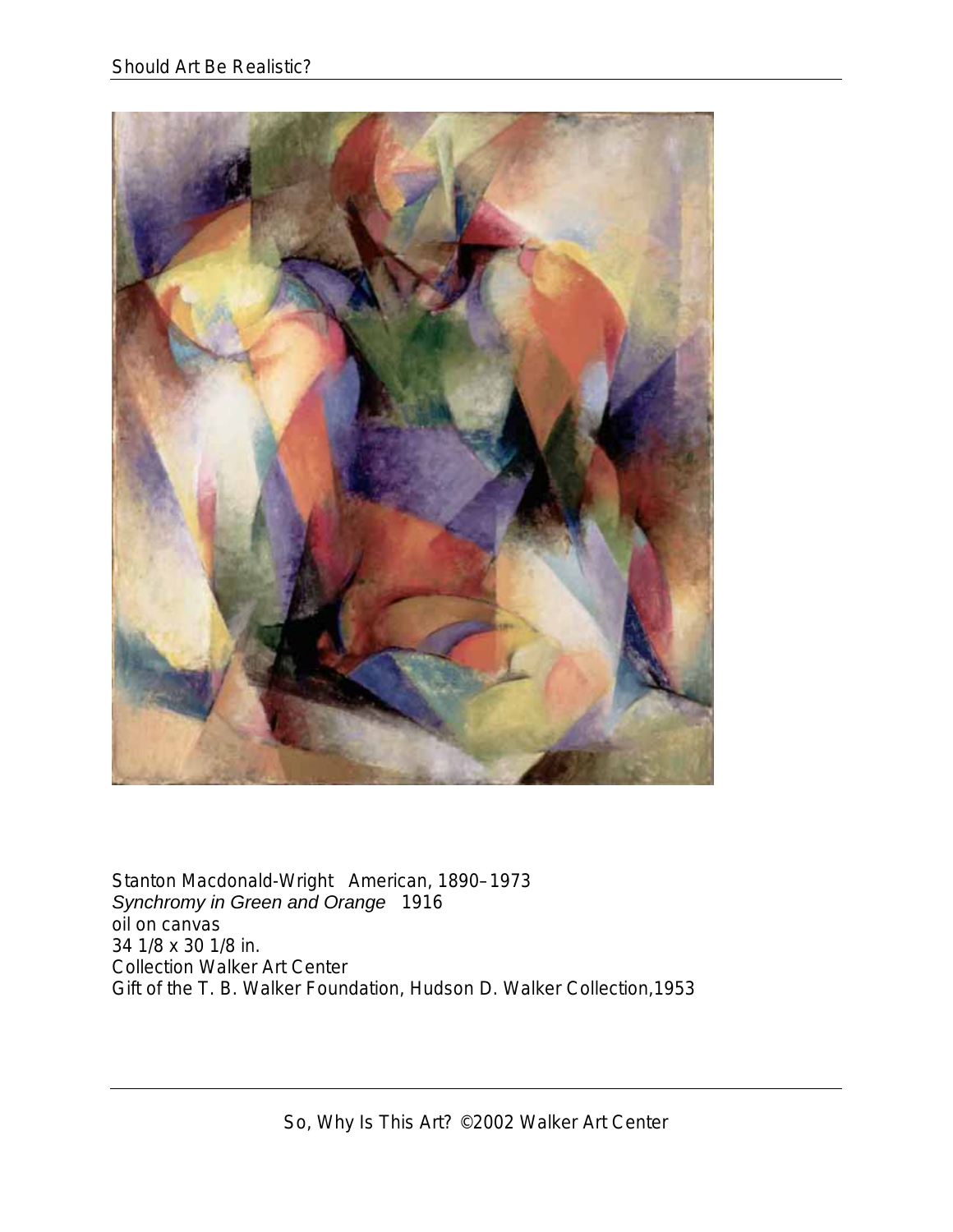Stanton Macdonald-Wright, *Synchromy in Green and Orange* 1916

"[Synchromy] is to color what symphony is to sound, it means everything is done with color." —Stanton Macdonald-Wright

Stanton Macdonald-Wright moved to Paris in 1906 during the formative years of Cubism. Though Cubism was the strongest influence on his style of painting, he opposed its linear and monochromatic tendencies. As a result, Macdonald-Wright and Morgan Russell (another American artist living in Paris) developed a theory of painting they called Synchromism. Their goal was to make color the subject of their paintings in the same way that musical tone is the subject of symphonic compositions. They also incorporated ideas from the latest scientific theories of color "behavior." In this work, orange, green, and purple—

the three secondaries on the color wheel—form a "dominant chord" that produces, according to Synchromist theory, a feeling of harmony in the viewer.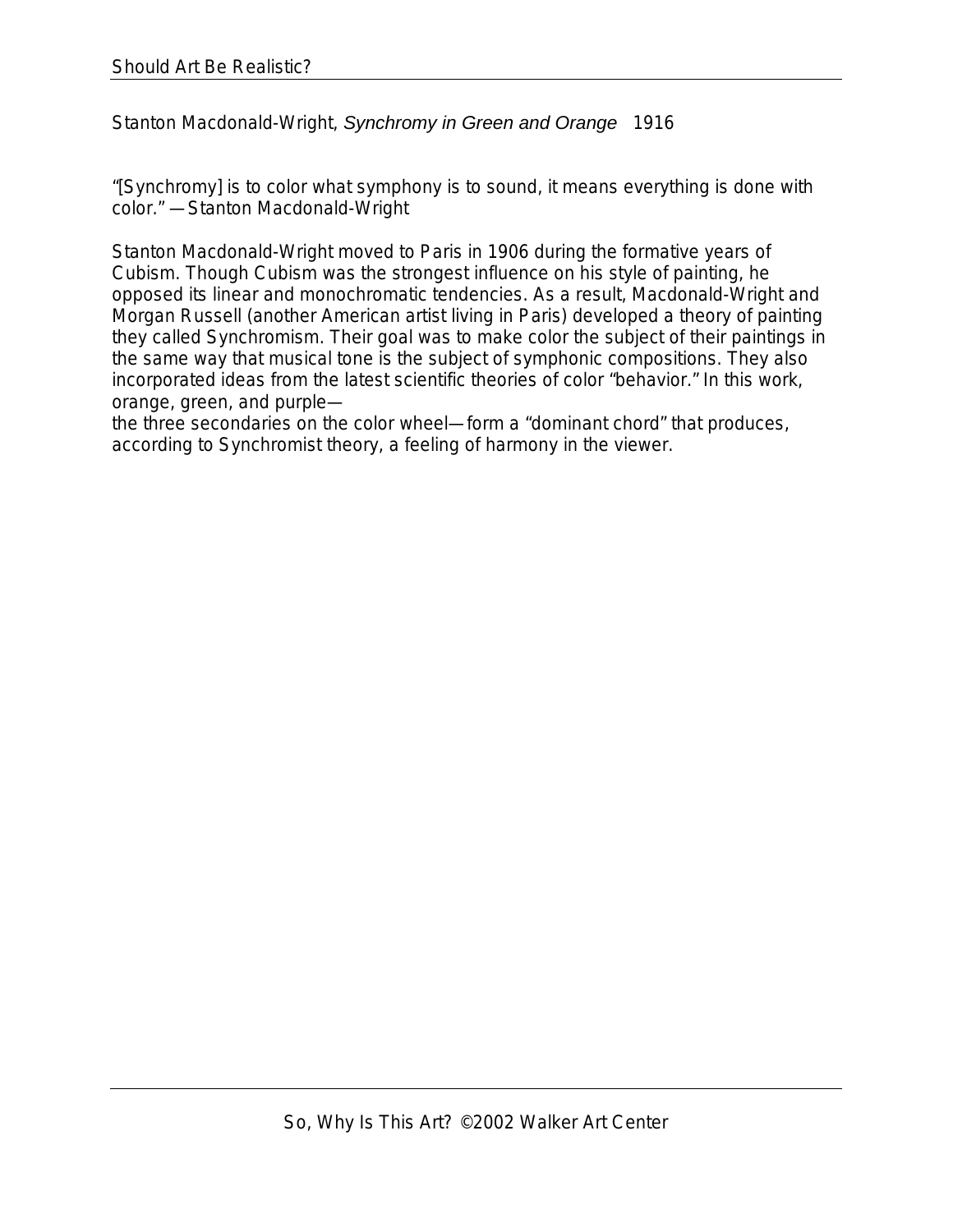

Georgia O'Keeffe American, 1887–1986 *Lake George Barns* 1926 oil on canvas 21 3/16 x 32 1/16 x 1 15/16 in. Collection Walker Art Center Gift of the T. B. Walker Foundation, 1954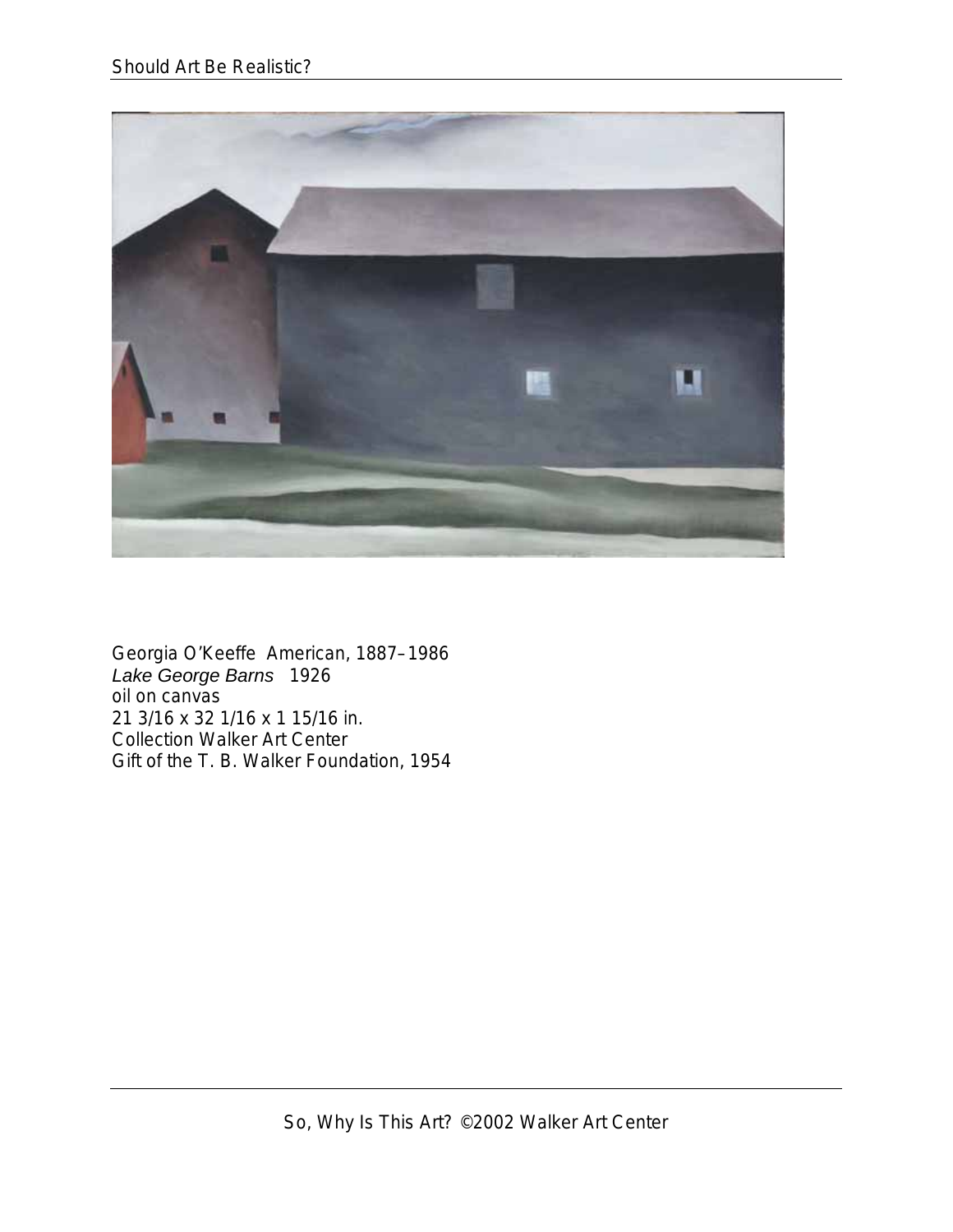Georgia O'Keeffe, *Lake George Barns* 1926

"There was a fine old barn at the Lake George farmhouse. You could see it from the kitchen window or from the window of Stieglitz's little sitting room. With much effort I painted a picture of the front part of the barn. . . after that I painted the side where all the paint was gone with the south wind. It was weathered grey—with one broken pane in the small window." —Georgia O'Keeffe

One of the first generation of American modern painters, Georgia O'Keeffe is noted both for her intensely hued renderings of flowers and for the Southwestern landscapes painted later in her life. In the early years of her career, O'Keeffe was inspired by the cityscapes of Manhattan and the rural environment of Lake George, New York, where she spent part of each year with her husband, photographer Alfred Stieglitz. This painting is one of many she made of a weathered barn on the Stieglitz family estate. The barn's austere, geometric forms are unusual when compared to the voluptuous flowers she was painting at the same time, but the characteristic sensuality of her work comes through in the soft light and the palette of moody grays and greens.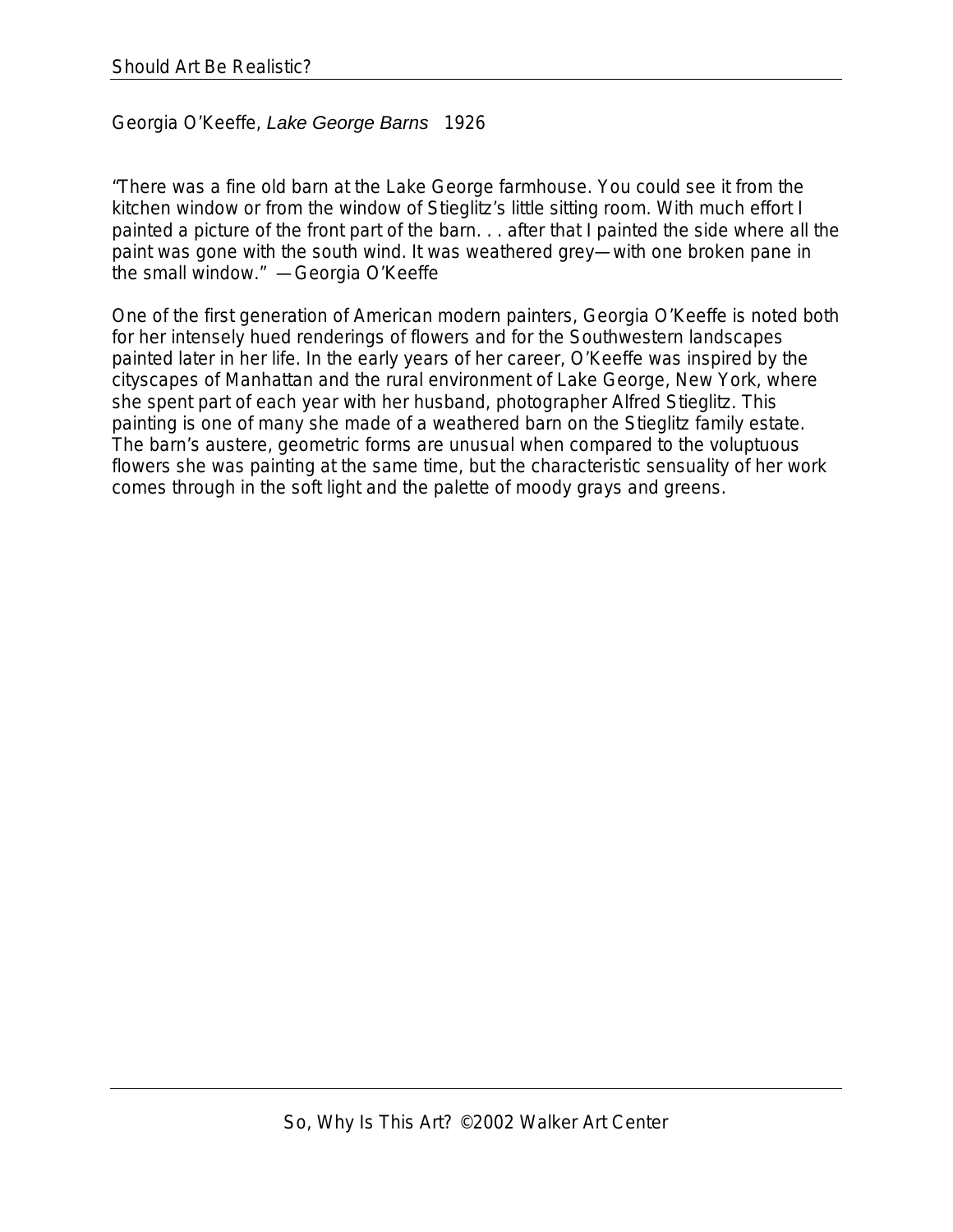

John Sloan American, 1871–1951 *South Beach Bathers* 1907–1908 oil on canvas 31 13/16 x 36 x 1 1/4 in. Collection Walker Art Center Gift of the T. B. Walker Foundation, Gilbert M. Walker Fund, 1948